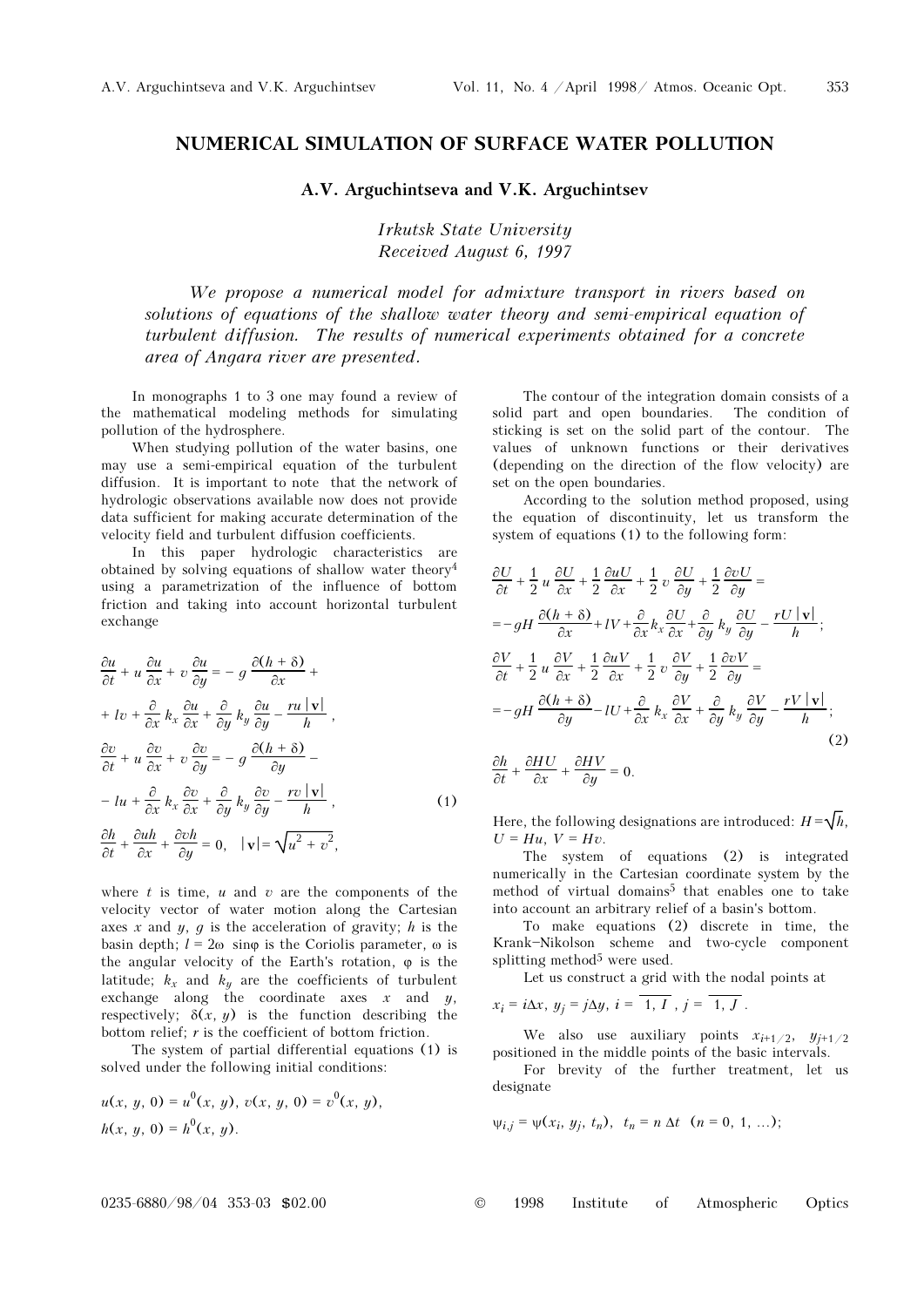$$
(A_1 \psi)_{i,j} = \frac{u_{i+1/2,j}^n \psi_{i+1,j} - u_{i-1/2,j}^n \psi_{i-1,j}}{2\Delta x} - \frac{k_{x_{i+1/2,j}}^n (\psi_{i+1,j} - \psi_{i,j})}{\Delta x^2} - \frac{k_{x_{i-1/2,j}}^n (\psi_{i,j} - \psi_{i-1,j})}{\Delta x^2};
$$
  
\n
$$
(A_2 \psi)_{i,j} = \frac{v_{i,j+1/2}^n \psi_{i,j+1} - v_{i,j-1/2}^n \psi_{i,j-1}}{2\Delta y} - \frac{k_{y_{i,j+1/2}}^n (\psi_{i,j} - \psi_{i,j-1})}{\Delta y^2} - \frac{k_{y_{i,j+1/2}}^n (\psi_{i,j} - \psi_{i,j-1})}{\Delta y^2};
$$
  
\n
$$
(B_1 \ h)_{i,j} = gH_{i,j}^n \frac{h_{i+1,j} + \delta_{i+1,j} - h_{i-1,j} - \delta_{i-1,j}}{2\Delta x};
$$
  
\n
$$
(B_2 \ h)_{i,j} = gH_{i,j}^n \frac{h_{i,j+1} + \delta_{i,j+1} - h_{i,j-1} - \delta_{i,j-1}}{2\Delta y};
$$
  
\n
$$
(D_1 \ U)_{i,j} = \frac{H_{i+1,j}^n U_{i+1,j} - H_{i-1,j}^n U_{i-1,j}}{2\Delta x};
$$
  
\n
$$
(D_2 \ V)_{i,j} = \frac{H_{i,j+1}^n V_{i,j+1} - H_{i,j-1}^n V_{i,j-1}}{2\Delta y};
$$
  
\n
$$
(K_{\psi})_{i,j} = \frac{1}{2}l_{i,j} \psi_{i,j}; \ (\varphi \psi)_{i,j} = \frac{1}{2} \frac{r |\mathbf{v}_{i,j}^n| \psi_{i,j}}{h_{i,j}^n},
$$

where  $\psi$  is one of the functions of the problem considered;  $\Delta t$  is the step in time.

Then, we introduce the matrix operators

$$
M_1 = \begin{vmatrix} A_1 + \varphi & -K & B_1 \\ K & A_1 + \varphi & 0 \\ D_1 & 0 & 0 \end{vmatrix},
$$
  

$$
M_2 = \begin{vmatrix} A_2 + \varphi & -K & 0 \\ K & A_2 + \varphi & B_2 \\ 0 & D_2 & 0 \end{vmatrix}.
$$

As a result, the finite-difference analogs of the system of equations (2) can be written in the form

$$
\left(E + \frac{\Delta t}{2} M_1^n\right) N^{n-1/2} = \left(E - \frac{\Delta t}{2} M_1^n\right) N^{n-1};
$$
\n
$$
\left(E + \frac{\Delta t}{2} M_2^n\right) N^n = \left(E - \frac{\Delta t}{2} M_2^n\right) N^{n-1/2};
$$
\n
$$
\left(E + \frac{\Delta t}{2} M_2^n\right) N^{n+1/2} = \left(E - \frac{\Delta t}{2} M_2^n\right) N^n;
$$
\n
$$
\left(E + \frac{\Delta t}{2} M_1^n\right) N^{n+1} = \left(E - \frac{\Delta t}{2} M_1^n\right) N^{n+1/2};
$$
\n
$$
\|U\|
$$

where  $N = ||V||$ h ,  $E$  is the unit matrix.

The finite-difference scheme used for component splitting has the second-order approximation with respect to  $\Delta x$  and  $\Delta y$ , and the first-order one with respect to  $\Delta t$ . It conserves mass and full energy of the system.<sup>6</sup> The system of equations (3) can be solved by the method of matrix factorization.<sup>7</sup>

To simulate admixture transport in a basin, let us consider the equation of transport and diffusion of a passive admixture for the case of shallow waters<sup>4</sup>

$$
\frac{\partial C}{\partial t} + u \frac{\partial C}{\partial x} + v \frac{\partial C}{\partial y} = \frac{\partial}{\partial x} k_x \frac{\partial C}{\partial x} + \frac{\partial}{\partial y} k_y \frac{\partial C}{\partial y} + F,
$$
 (3)

where  $F(x, y, t)$  is the function describing distribution and power of substance sources considered.

Since no detailed observational data are available, we assume C to be the background distribution. The conditions of the second kind are set at the boundaries. We assume that admixture flows through solid basin's boundaries are absent.

Using the equation of discontinuity, let us transform the Eq. (3) to the following form

$$
\frac{\partial S}{\partial t} + \frac{1}{2} u \frac{\partial S}{\partial x} + \frac{1}{2} \frac{\partial u S}{\partial x} + \frac{1}{2} v \frac{\partial S}{\partial y} + \frac{1}{2} \frac{\partial v S}{\partial y} =
$$

$$
= \frac{\partial}{\partial x} k_x \frac{\partial S}{\partial x} + \frac{\partial}{\partial y} k_y \frac{\partial S}{\partial y} + f,
$$
(4)

where  $S = CH$ ,  $f = FH$ .

Then, the finite-difference analogs of Eq. (4) can be written in the form

$$
\left(E + \frac{\Delta t}{2} A_1^n\right) S^{n-1/2} = \left(E - \frac{\Delta t}{2} A_1^n\right) S^{n-1};
$$
\n
$$
\left(E + \frac{\Delta t}{2} A_2^n\right) S^n = \left(E - \frac{\Delta t}{2} A_2^n\right) S^{n-1/2} + \Delta t f;
$$
\n
$$
\left(E + \frac{\Delta t}{2} A_2^n\right) S^{n+1/2} = \left(E - \frac{\Delta t}{2} A_2^n\right) S^n + \Delta t f;
$$
\n
$$
\left(E + \frac{\Delta t}{2} A_1^n\right) S^{n+1} = \left(E - \frac{\Delta t}{2} A_1^n\right) S^{n+1/2}.
$$

To solve the finite-difference equations numerically we use nonmonotonic sweep.<sup>8</sup>

Let us now describe the results of numerical simulations of the water pollution dynamics for the case of eventual leakage from a pipeline projected across the Angara river at a distance of 34 to 37 km down river from Irkutsk. In this region, the river turns to the left, and its bed is divided by Ashun island. The river depth was taken from the bathymetric map of the scale 1:5000 with the step of 25 m.

Figure 1 presents the flow velocity field calculated using the hydrodynamic model proposed.

Calculations of the river pollution were performed for different types of the gas pipeline damages. The power of the source was assumed to be  $0.1$  l/s. The break points are chosen in the section where the gas pipeline is planned for construction. The first point is near the right bank of the river, the second one in the middle, and the third one near its left bank. The calculations were performed for liquid